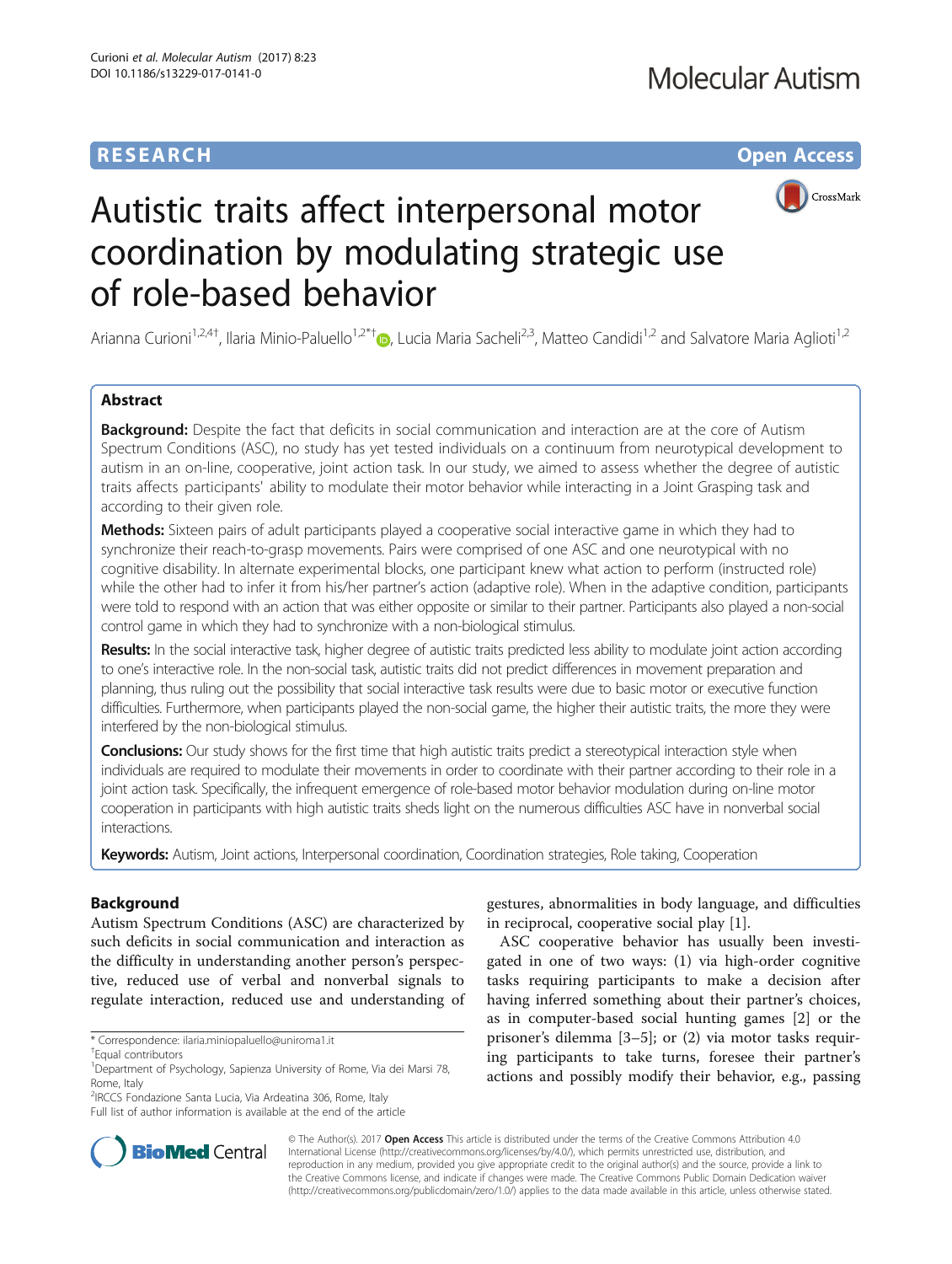an object while taking the partner's starting comfort state into account [\[6, 7\]](#page-11-0).

Very few studies have tested ASC participants in online cooperative motor tasks in which they have to coordinate their actions with those of a partner to achieve a common goal. Distinctive features of realistic interpersonal coordination include the need to predict, imitate, or complement what a partner will do [\[8](#page-11-0), [9\]](#page-11-0), as well as the need to signal one's intentions to the other by modulating movements' kinematics [\[10](#page-11-0)–[15\]](#page-11-0). These processes are managed according to contextual conditions such as, for example, who is the leader of an interaction and who is the follower required to adapt [\[16](#page-11-0)–[20\]](#page-12-0).

Coordination strategies to achieve successful interactions are likely based on a variety of motor, social, and cognitive skills. In particular, it has been proposed that on-line prediction of and adaptation to another person's action may rely on a sensory-motor simulation of the observed action [[21](#page-12-0)–[24\]](#page-12-0) that is integrated into one's own action plan [\[25](#page-12-0)–[28\]](#page-12-0). On-line, reciprocal time- and space-coordination represents a strong test case for social skills, as it requires predictive and sensorimotor monitoring processes to be coupled with higher order social functions (e.g., joint attention, role taking, theory of mind, visual perspective taking) that are impaired early on in the development of ASC individuals [[29](#page-12-0)].

Some studies investigating on-line motor coordination in ASC showed that ASC children are less able than children with developmental delay to coordinate their actions when completing simple motor interactive tasks that require two persons in cooperation to make an object/toy function [[30, 31](#page-12-0)]. Other research has employed a dynamical approach to investigate social synchronization performances in children and adolescents with ASC. Using a paradigm already tested with adult participants [\[32](#page-12-0)], Marsh [[33\]](#page-12-0) measured the amount of spontaneous interpersonal synchronization that occurred between children with ASC and their parents while sitting on rocking chairs and compared their findings to dyads of parents-children with typical development. Their results indicate that children with ASC showed less entrainment with their parents compared to controls. Similarly, in a study that used a pendulum coordination paradigm, it was shown that children and adolescents with ASC engage in less synchronized behavior than controls, specifically in the anti-phase condition [[34\]](#page-12-0). Taken together, these studies suggest that low-level attentional and motor deficits in individuals with ASC may prevent them from experiencing connectedness with others through spontaneous synchronization. Such synchronization may be a first step toward the ability to coordinate and cooperate with others. Stoit and colleagues [[35](#page-12-0)] measured motor performance while two participants (either two ASC or two control children or adolescents) worked together to lift a virtual bar without dropping the virtual ball placed on top of it. Participants could either use a single joystick to control the movement of one side of the bar, or two joysticks to control both sides. Results showed that ASC participants did not slow their reaction times in movement onset to accommodate their partner. They also favored the single joystick condition for its stronger sense of agency compared to the two joystick condition, and they were less able to synchronize their responses, causing the ball to drop shortly after movement onset. Despite the use of joysticks in their task, which reduces the impact of sensory-motor simulation, Stoit and colleagues [[36](#page-12-0)] interpreted their results as evidence for the reduced ability of ASC participants to predict and coordinate their actions with a partner. These findings are in line with impaired internal modeling in ASC [[37\]](#page-12-0).

Importantly, no study has tested whether autistic traits impact sensory-motor simulation used to predict a partner's behavior and adapt to it, or the ability to modulate one's own motor behavior depending on the role played in the interaction. Our study investigates the motor cooperative behavior of ASC and neurotypical individuals during an on-line joint action task in order to address these questions for the first time.

We applied our cooperative joint action task (social interactive task [[18\]](#page-12-0)) by asking pairs of ASC and neurotypical participants to coordinate in space and time in order to synchronously grasp a bottle. Participants could either have a leader role, in which they were told what specific movement to perform toward the bottle (instructed condition) or a follower role, which required on-line adaption to their partner and the performance of same/opposite movements (adaptive condition). Our aim was to test whether autistic traits modulate (i) participants' ability to adjust their behavior depending on their interactional role and (ii) sensorimotor simulation tested by comparing same and opposite movements. We predicted that participants, depending on their role in the interaction and their degree of autistic traits, would differently recruit prediction and adaptation strategies in order to ease motor cooperation and facilitate on-line interpersonal coordination. To distinguish between social interactive performance and baseline level of motor, perceptual, and executive abilities, we used a newly developed non-social task in which participants had to coordinate their reach-to-grasp movements with a nonbiological stimulus.

## Participants

We tested 19 pairs of same sex, adult participants (Table [1\)](#page-2-0). Each pair consisted of one neurotypical (NT) participant and one ASC participant without cognitive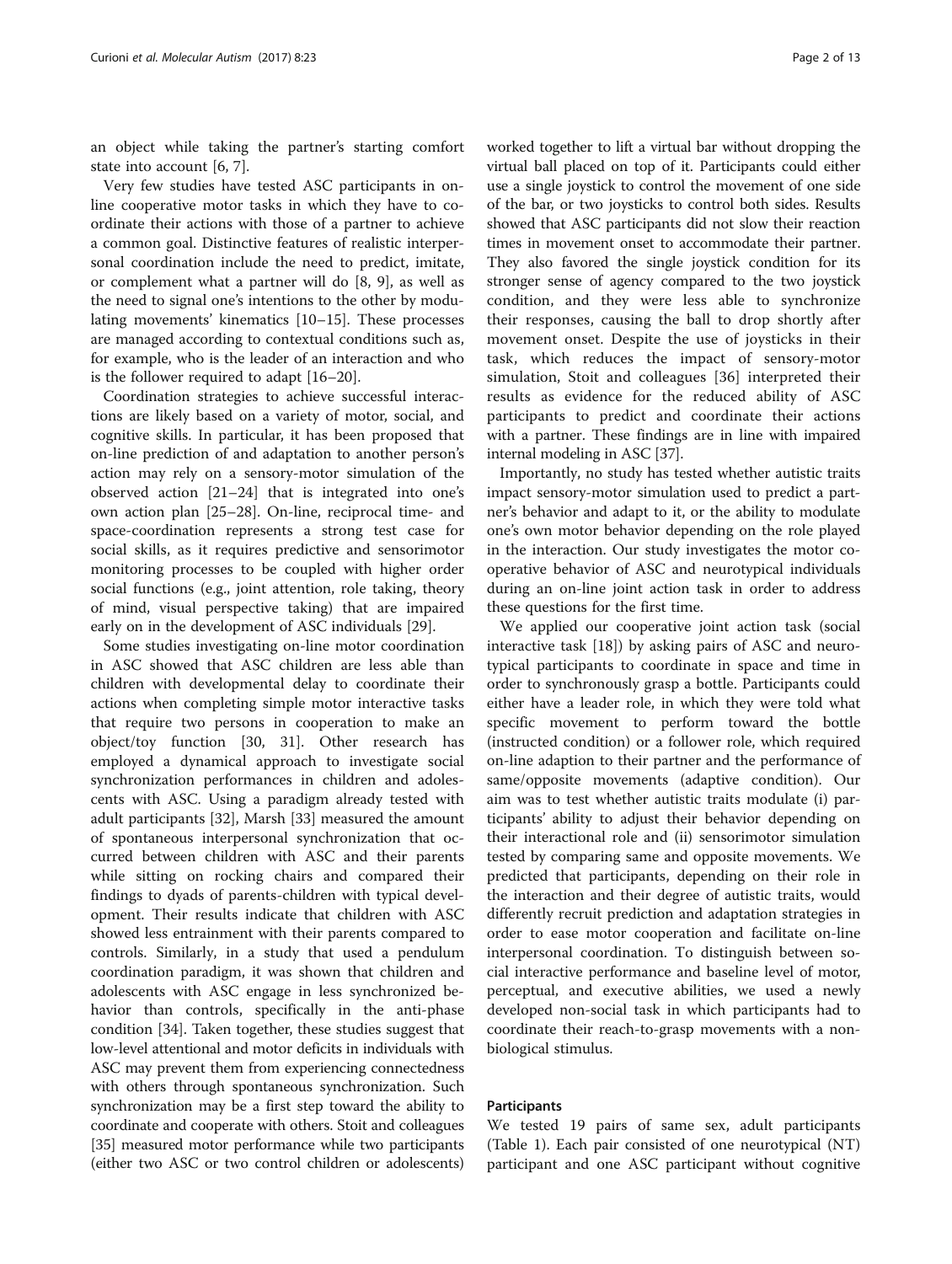|                                                     | <b>ASC</b><br>$N = 16$ | ΝT<br>$N = 16$ | t test                       |  |
|-----------------------------------------------------|------------------------|----------------|------------------------------|--|
| Sex ratio female: male                              | 3:13                   | 3:13           |                              |  |
| Mean age (age range)                                | $26.1(18-42)$          | 29.6 (17-49)   | $t(30) = -1.11$ , $p = 0.27$ |  |
| Mean Autism Quotient                                | 31.9(6.7)              | 10.3(5.3)      | $t(30) = 10.2, p < 0.001$    |  |
| <b>ADOS</b><br>Social Interaction and Communication | $12(5-17)$             |                |                              |  |

<span id="page-2-0"></span>Table 1 Participants' demographic information and symptoms' severity

disability. All participants took part in both experiments (i.e., social interactive task and non-social task).

Participants' cognitive ability was assessed by either the Raven's Standard Progressive Matrices test (RSPM) [[38\]](#page-12-0) or the Italian version of the Wechsler Adult Intelligence Scale Revised (WAIS-R) [[39](#page-12-0)] (see Additional file [1:](#page-11-0) Table S2 for individual scores). All participants had an IQ within the normal range (RSPM ASC:  $N = 9$ , mean = 97 range = 71–100; NT:  $N = 9$ , mean = 94.5 range = 79–100; WAIS ASC:  $N = 5$ , average full-scale IQ  $= 88.8$ , range  $= 75-98$ ). IQ scores were not available for one NT and two ASC participants. As these participants had all received a master's degree, we considered them to be within the normal range. ASC participants received an Asperger syndrome diagnosis according to DSM IV criteria [\[1\]](#page-11-0) and completed the Autism Diagnostic Interview-Revised [\[34\]](#page-12-0) and/or the Autism Diagnostic Observation Schedule-Generic [\[40\]](#page-12-0) (see Additional file [1](#page-11-0): Table S1). It was not possible to run the ADI-R with the parents of 5 ASC participants. Before the experiment, all participants completed the Autism Quotient questionnaire, which measures the number of autistic traits in adults [\[41](#page-12-0)].

Two pairs were excluded from analyses as they showed outlier kinematic or behavioral values with respect to the group mean; one pair was excluded due to data loss. Our final sample consisted of 32 participants (Table 1). Both females  $(N = 6)$  and males  $(N = 26)$  were included for recruitment convenience.

In nine of the pairs, participants already knew each other, while participants in the seven other pairs were informed about their diagnostic status and familiarized with each other for 1 h before the experiment began.

The study was approved by the local ethics committee at IRCCS Fondazione Santa Lucia and conducted in accordance with the Declaration of Helsinki. Participants gave informed consent prior to participation in the study and were paid for their time.

# Methods

## Experiment 1: social interactive task

In experiment 1, we aimed to test individual motor behavior and pair coordination in a joint cooperative task [[18\]](#page-12-0) in which participants were asked to grasp a bottleshaped object placed in front of them (one for each participant) as synchronously as possible with their partner. The experiment lasted approximately 1.5 h. Participants were either told where to grasp the bottle (instructed condition) or required to on-line adapt to their partner's movement (adaptive condition). Fifty percent of the time, participants were asked to perform movements opposite to those of their partner (opposite vs. same).

This task allowed us to measure whether autistic traits modulate (i) participants' ability to strategically change behavior in the adaptive vs. instructed condition or (ii) recruitment of on-line sensory-motor simulation when performing same vs. opposite movements.

#### Exp. 1 Methods Exp. 1 setup

Participants sat at either side of a table equipped with start buttons, bottle-shaped objects, go/feedback LEDs, and a monitor to provide task instructions and performance feedback after each trial (Fig. 1).

The bottom part of the bottle had to be grasped with a power grip while the top part had to be grasped with a precision grip. Grasp time was recorded by two copper plates placed at the bottom and top of the bottle.



Fig. 1 Setup of the social interactive task. Here, participants perform an opposite trial. The participant on the right is going to grasp the upper part of her bottle-shaped object via a precision grip while the participant on the left is going to grasp the lower part of her bottle-shaped object via a power grip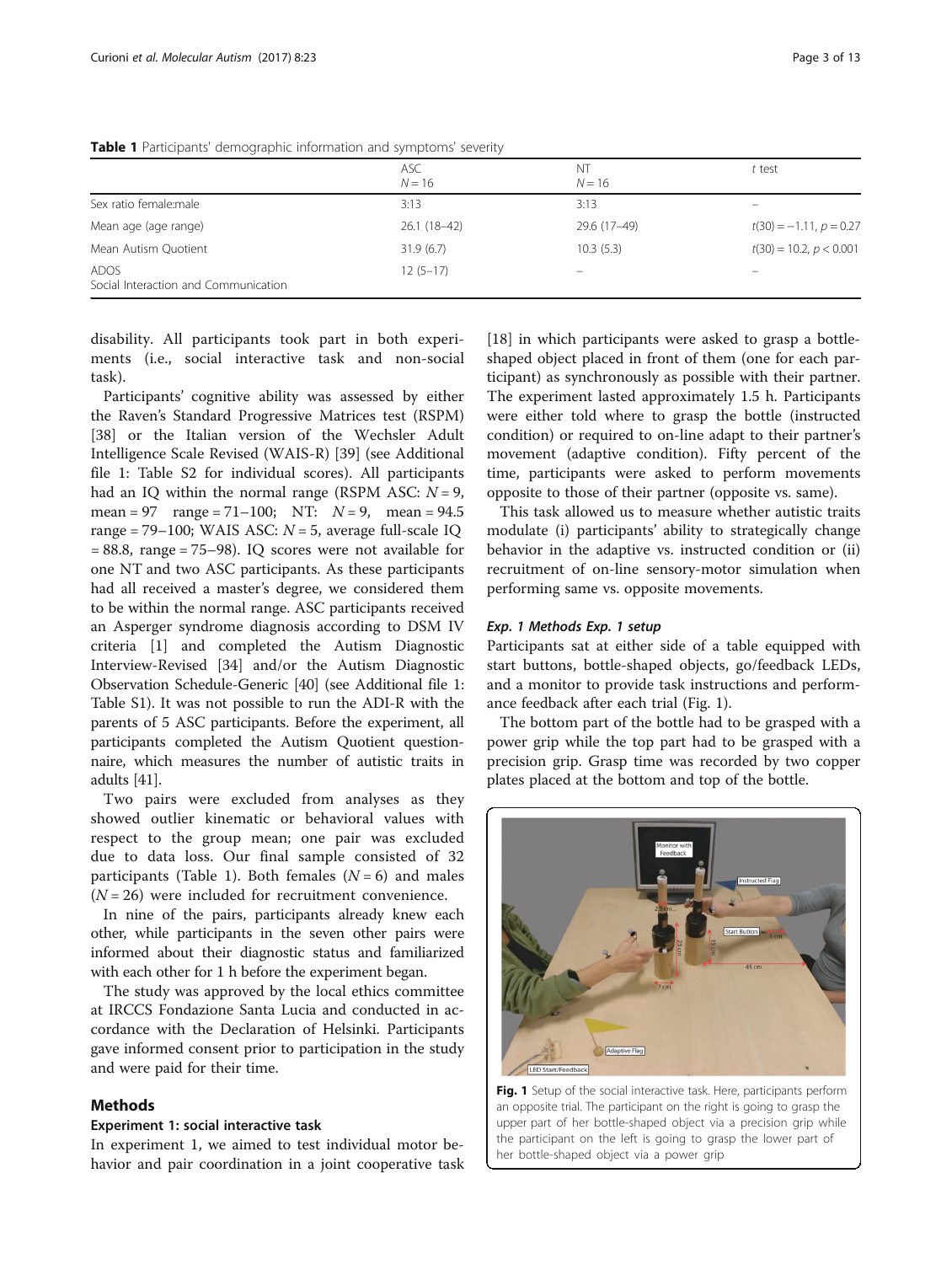# Exp. 1 procedure

In each block participants took one of the following two roles in counterbalanced order:

- a) Instructed: participants were told where to grasp their object before starting their movement. Through headphones, they heard either the word "down" (i.e., grasp the bottom part of the bottle via a power grip) or "up" (i.e., grasp the top part of the bottle via a precision grip). Participants had to online adapt in time to their partner (i.e., no need to on-line change the target of their movement) in order to correctly perform the task and maximize interpersonal synchrony in touching the object.
- b) Adaptive: participants did not know where to grasp their object in advance, having to on-line select their movements based on the movement of their partner. Through headphones, they heard either the word "opposite" (i.e., grasp the bottle in the opposite location your partner does) or "same" (i.e., grasp the bottle in the same location your partner does). Participants had to take their partner's movement into account and on-line adapt in both space and time to it in order to correctly perform the task and maximize interpersonal synchrony in touching the object.

In each experimental block, participants knew which role they were to play by way of color-coded instructions displayed on the monitor at the beginning of each block, as well as a color-coded flag placed next to their start button throughout the entire block (Fig. [1](#page-2-0)).

Trial timeline Participants heard their instructions via headphones. They could start their reach-to-grasp movement when a pair of LEDs placed near the right hand of their partner turned from red to green.

Asynchrony between participants' grasps was calculated as the absolute time interval between the two participants grasping times on their bottle-shaped objects (grasping asynchrony, see the "[Exp 1 data processing](#page-4-0)" section). Performance feedback was provided via LEDs (green  $=$  win, red  $=$  loss) and displayed on the monitor (i.e., "1 point" or "0 point" and the amount of asynchrony in milliseconds). To encourage participants' commitment during the task, monetary reward depended on points collected and average level of synchrony.

Pairs earned a point when their asynchrony in grasping the objects was smaller than a variable time window tailored to pair performance via a staircase procedure. This caused the task to become harder as participants improved in their coordination performance, allowing us to control for task difficulty and learning effects.

The experimental procedure was controlled by an E-Prime script that randomized conditions, and allowed us to on-line record start time, grasp time, grasp location, as well as to provide auditory instructions and performance feedback.

Task structure Pairs performed 4 adaptive/instructed blocks of 32 trials each (128 trials in total, 16 per condition). Role (instructed/adaptive) was fixed within blocks and counterbalanced between participants, while congruency (opposite/same) and position of the target (down/up) were pseudo-randomized within block in order to avoid more than 4 consecutive opposite/same and 2 down/up trials. Experimental design was therefore a 2 role (instructed/adaptive)  $\times$  2 congruency (opposite/ same)  $\times$  2 position (down/up) within-subject design.

### Exp. 1 data processing

Only correct trials were entered in the analysis (i.e., incorrect trials, in which at least one of the participants performed a wrong movement, were used to estimate pair accuracy; see below). Trials were discarded when at least one participant in the pair started his/her movement before the instructions, or if one of the grasps was not effective in closing the circuit, thus preventing touch time collection (mean % per pair =  $17$ , SD = 9, range =  $6-34$ %).

Pair performance For each trial, we considered the following behavioral measures of pair performance:

- Pair accuracy (ACC): percentage of trials in which both participants grasped their object in the correct location.
- Grasping asynchrony (ms) (GraspAsynch): trial-bytrial absolute time interval between each participant's grasp (hand contact) of the object [abs(participant1\_grasp time − participant2\_grasp time)].
- Difference in reaction times (ms) (ΔRT): trial-bytrial time interval between the release of the start button by the participant in the adaptive role and that of the participant in the instructed role  $(\Delta RT =$ adaptive RT − instructed RT).

Individual performance For each trial, we considered the following behavioral measures of individual performance:

- Reaction time (ms) (RT): interval between auditory instruction delivery time and start button release time.
- Movement duration (ms) (MD): interval between start button release time and grasp time.

For each dependent variable, participant, and condition, we excluded values that fell 2.5 standard deviations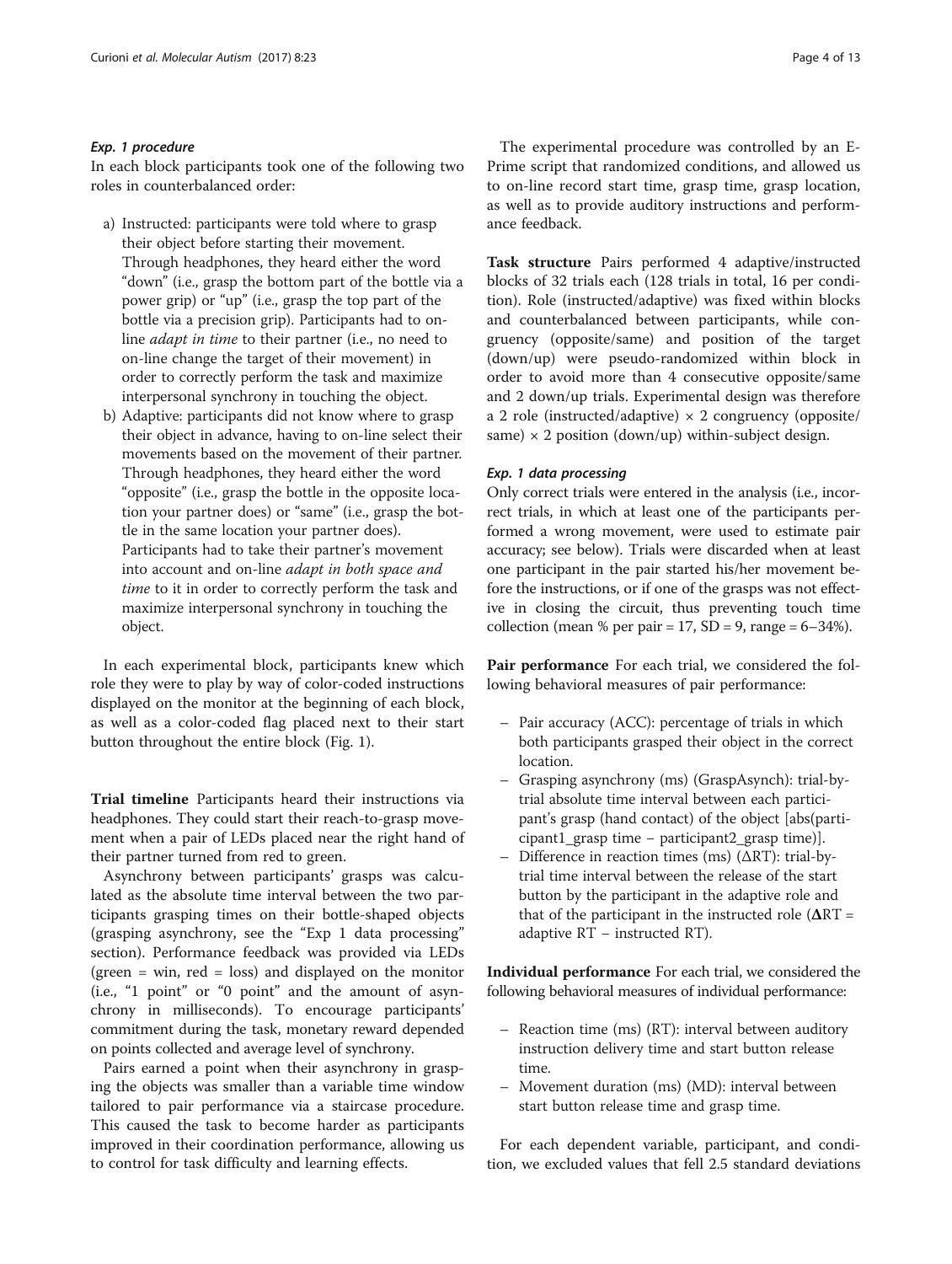<span id="page-4-0"></span>(s.d.) above or below the mean as outliers. Ztransformation within participant/couple and across conditions was performed on all dependent variables but  $\Delta RT$ , as it would not have allowed us to investigate trialby-trial time course of pair interaction.

Movement's spatial kinematics (max index-thumb aperture, max wrist height) was also recorded with a SMART-D motion capture system (Bioengineering Technology & Systems (B|T|S)). See Additional file [1](#page-11-0) for methods and results.

# Exp. 1 data analysis

In our social interactive task, we wanted to investigate behavioral changes outside the classic and often limiting case-control framework. When possible, we thus analyzed the data from all participants collapsed via an ANOVA with the number of autistic traits (AQ) as continuous predictor.

We report parametric repeated measures ANOVA when variables are all normally distributed (Shapiro-Wilk's test) or when their skewness and kurtosis can be considered normal [[42\]](#page-12-0). This is the case for grasping asynchrony, delta reaction time, and movement duration. For the latter variable, being it a measure of individual performance, the analysis also includes the number of autistic traits (AQ) as a moderator.

For reaction time, we report in the main text parametric ANOVA with AQ as a continuous predictor because (i) deviation from normality is minor, (ii) parametric analyses suggest a role for the AQ in mediating the effects, (iii) nonparametric results generally confirm nonparametric ones, and (iv) there is not a simple nonparametric counterpart of mixed model ANOVA nor of ANOVA with a continuous predictor (in our case, the AQ). We include nonparametric analyses in the Additional file [1.](#page-11-0)

Lastly, we report nonparametric analysis when the majority of variables are not normally distributed (Shapiro-Wilk's test) and their skewness and kurtosis are not normal [[42\]](#page-12-0).

Pair performance ACC entered nonparametric, repeated measure, Friedman ANOVA, and, if significant, we ran nonparametric Wilcoxon matched pair tests.

GraspAsynch and ΔRT entered separate repeated measures analyses of variance (ANOVAs) with 2 role (instructed/adaptive)  $\times$  2 congruency (opposite/same) as within-subjects factors. In pair performance analyses only, (i) position (down/up) was collapsed because 50% of trials (i.e., in the opposite condition) involve one participant going down while the other going up; and (ii) role was coded according to the role of the ASC participant, i.e., the trial was coded as adaptive when the ASC participant of the pair had the adaptive role.

Individual performance RT and MD entered separate repeated measures ANOVAs with 2 role (instructed/ adaptive)  $\times$  2 congruency (opposite/same)  $\times$  2 position (down/up) as within-subjects factors and the autism quotient [\[41](#page-12-0)] scores as moderator. The use of the AQ as a moderator in the analyses on individual performance allowed us to test all participants on a continuum and investigate the influence of autistic traits across the entire spectrum from neurotypical to neurodiverse behavior. The AQ moderator was centered across all subjects, i.e., individual AQ score − group mean AQ (21.06) [[43\]](#page-12-0).

As a control analysis, we also divided participants depending on their diagnosis and entered the same dependent variables in a mixed model ANOVA with 2 role (instructed/adaptive)  $\times$  2 congruency (opposite/ same)  $\times$  2 position (down/up) as within-subjects factors and group (ASC/NT) as between subjects factor (see Additional file [1](#page-11-0)).

All tests of significance were based upon an  $\alpha$  level of 0.05. Significant interactions and main effects were analyzed by Newman-Keuls post hoc tests. In order to make the role of the AQ continuous predictor easier to interpret, significant interactions including the AQ were further tested using a correlational approach. From each correlation, participants with absolute standard residuals greater than 2 (range −2.34–2.48) were removed as outliers.

## **Results**

#### Exp. 1

#### Pair performance

Friedman ANOVA on ACC did not show significant main effects of role and congruency, nor a significant role × congruency significant interaction (chi square  $(16,3) = 3.22$ ,  $p = 0.36$ ), indicating that pairs reached an equal level of accuracy in all experimental conditions.

Analysis on GraspAsynch showed a significant main effect of congruency  $(F(1,15) = 6.84, p = 0.02, \eta^2 = 0.31)$ , with greater asynchrony when participants performed opposite vs. same movements. All other  $ps > 0.17$ .

Analysis on ΔRT showed a significant main effect of congruency  $(F(1,15) = 75.07, p < 0.00, \eta^2 = 0.83)$ , indicating longer ΔRT for opposite trials and a significant role  $\times$  congruency interaction  $(F(1,15) = 5.27, p = 0.04, \eta^2 =$ 0.26) (Fig. [2](#page-5-0)). Note that positive  $\Delta RT$  values indicate that the participant in the adaptive role (either ASC or NT) started to move after his/her partner, while negative values indicate that he/she started to move before his/ her partner. Post hoc tests showed that ΔRT values are longer in opposite vs. same trials  $(ps < 0.001)$  and that only in same trials there is a difference in  $\Delta RT$ , depending on which pair member takes the adaptive role  $(p =$ 0.02). This difference is not significant in opposite trials  $(p = 0.60)$ .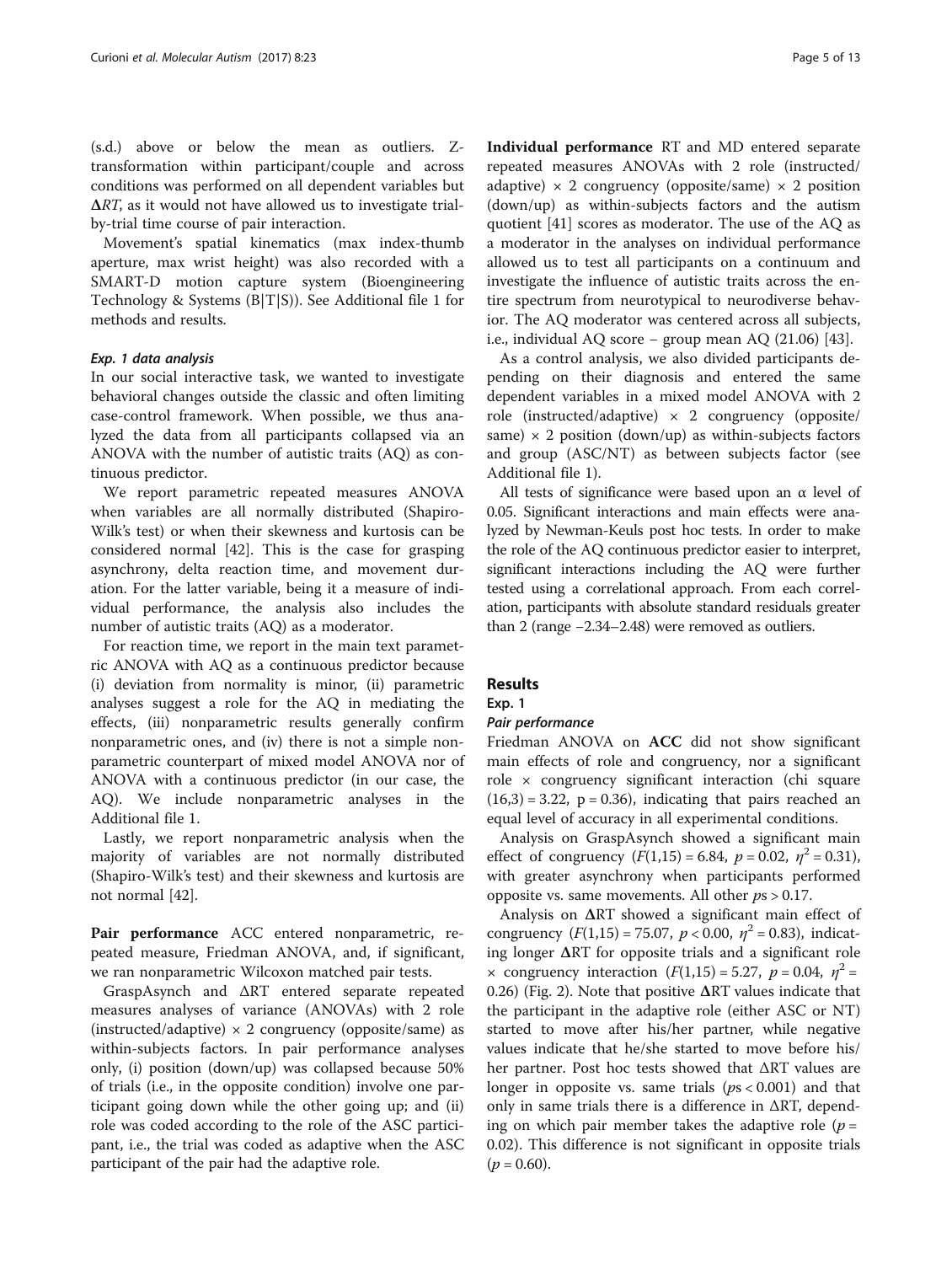<span id="page-5-0"></span>

Mean  $\Delta RT$  was always positive in opposite trials (significant one sample  $t$  tests against zero ASC adaptive  $t(16) = 4.75$ ; NT adaptive t(16) = 5.16, ps < 0.001), meaning that the adaptive player always started to move after his/her partner, regardless of being ASC or NT. This was not the case for same trials, when ΔRT was positive only when NT had the adaptive role (one sample  $t$  tests against zero ASC  $t(16) = 0.92$ ,  $p = 0.37$ ; NT  $t(16) = 2.09$ ,  $p = 0.05$ ). That is, in same trials, ASC participants in the adaptive role started their movement at the same time as their partner, rather than waiting to see which grip their partner would make.

# Individual performance

Analysis on RT showed a significant main effect of role  $(F(1,30) = 17.88, p < 0.001, \eta^2 = 0.37)$ , indicating that participants in the adaptive role exhibited longer reaction times than those in the instructed role. This effect was modulated by participants' autistic traits (role  $\times$  AQ interaction =  $F(1,30) = 4.635$ ,  $p = 0.039$ ,  $\eta^2 = 0.13$ ). To interpret this interaction, we subtracted individuals' RTs in the instructed condition from their RTs in the adaptive condition (higher positive values index participants' tendency to be slower when they need to adapt) and correlated this index with their AQ score. We found a negative correlation ( $N = 31$ ,  $r = -0.40$ ,  $p = 0.02$ ), indicating that the lower the AQ, the longer the RT in the adaptive as compared to the instructed condition (i.e., indexing more strategic modulation of one's RTs) (Fig. [3a\)](#page-6-0).

Additionally, we investigated the correlation between individual mean RTs and the AQ moderator separately for the adaptive and instructed conditions. We found a negative linear correlation in the adaptive condition (N = 30,  $r = -0.38$ ,  $p = 0.04$ ), indicating that the higher the autistic traits, the shorter the time taken to initiate the movement (i.e., less strategic adaptation) (Fig. [3b](#page-6-0)). We also found a positive correlation in the instructed condition ( $N = 30$ ,  $r = 0.43$ ,  $p = 0.02$ ), indicating that the higher the autistic traits, the longer the time taken to initiate the movement (Fig. [3c\)](#page-6-0).

Furthermore, results also included significant main effects of position  $(F(1,30) = 42.78, p < 0.001, \eta^2 = 0.58)$ and congruency  $(F(1,30) = 90.84, p < 0.001, \eta^2 = 0.75)$ . The former indicates that RTs were longer for up than they were for down grasps; the latter indicates that opposite movements caused longer RTs than same ones. This latter effect was modulated by the autistic traits of participants (congruency  $\times$  AQ interaction  $F(1,30) = 5.8$ ,  $p = 0.02$ ,  $\eta^2 = 0.16$ ). To interpret this interaction, we subtracted individuals' RTs in the same condition from their RTs in the opposite condition (higher positive values index longer time to initiate the movement in opposite compared to same trials) and correlated this index with their AQ score. We found a positive correlation ( $N = 30$ ,  $r = 0.53$ ,  $p =$ 0.002), which indicates that the higher the AQ, the slower the RT in the opposite compared to the same condition (Fig. [4a](#page-6-0)). Additionally, we investigated the correlation between individual mean RTs and the AQ moderator separately for opposite and same trials. Correlational analysis showed that participants with higher autistic traits tended to show longer RT in opposite trials  $(N = 31, r = 0.38, p = 0.03)$  (Fig. [4b](#page-6-0)) and shorter RT in same trials  $(N = 31, r = -0.38, p =$ 0.03) (Fig. [4c\)](#page-6-0).

Significant interactions include role  $\times$  congruency  $(F(1,30) = 23.3, p < 0.001, \eta^2 = 0.43)$ , congruency  $\times$  position ( $F(1,30) = 31.7$ ,  $p < 0.001$ ,  $\eta^2 = 0.51$ ), and role  $\times$  congruency  $\times$  position  $(F(1,30) = 22.0, p < 0.001, \eta^2 = 0.42)$ . The latter indicates longer RT in opposite-up trials for participants in the adaptive condition ( $p = 0.001$ ). All other  $ps > 0.16$ .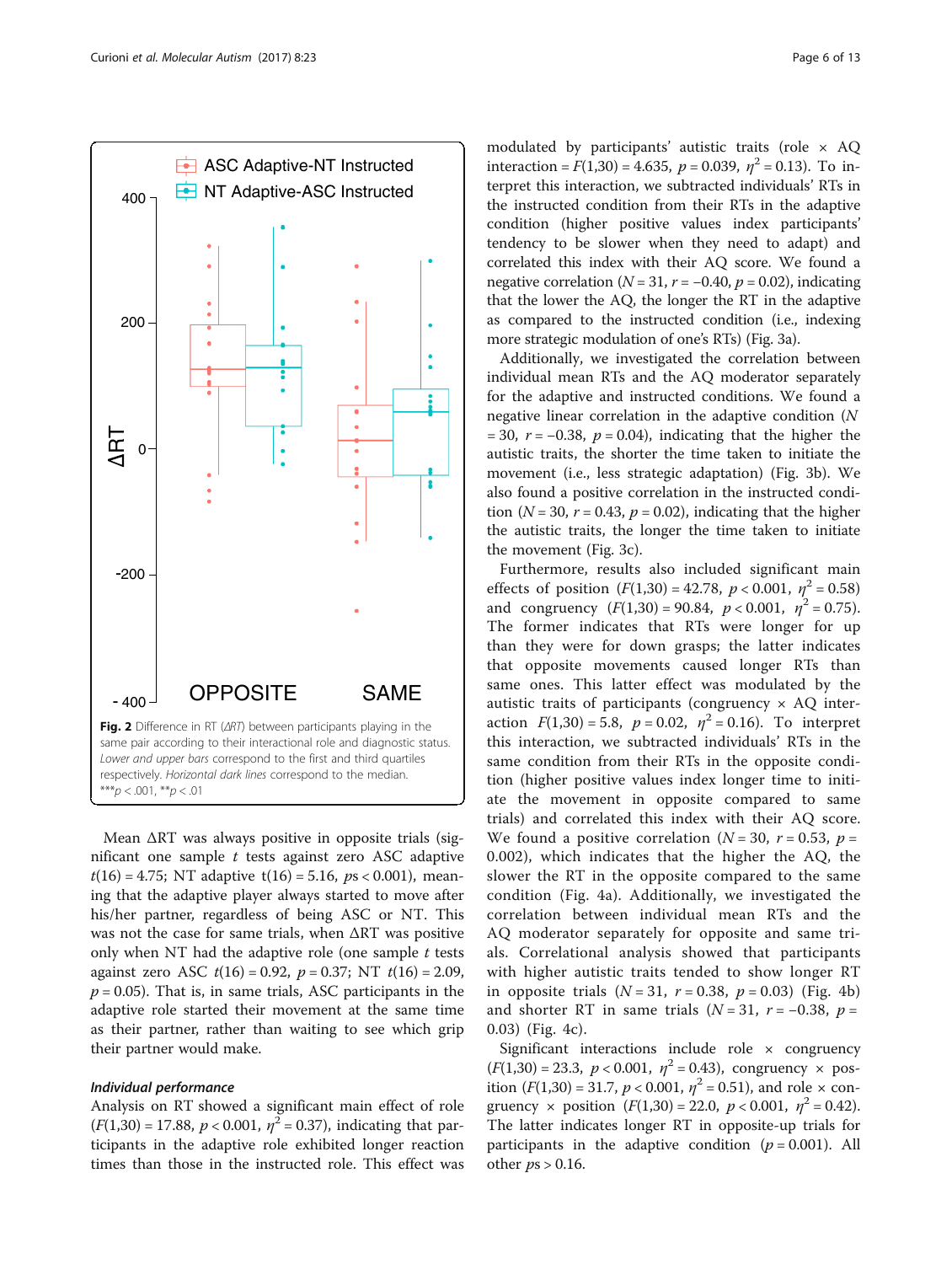<span id="page-6-0"></span>

Analysis on MD showed significant main effect of congruency  $(F(1,30) = 5.15, p = 0.03, \eta^2 = 0.14)$  and position  $(F(1,30) = 5.7, p = 0.02, \eta^2 = 0.16)$ . The former indicates longer MD in opposite vs. same trials; the latter indicates longer MD in up vs. down trials (as expected given the setup physical constraints), as well as a significant role × AQ interaction  $(F(1,30) = 6.15, p = 0.02, \eta^2 = 0.17)$ . To interpret the latter interaction, we subtracted individual MD in the instructed from individual MD in the adaptive condition (higher positive values index longer movement duration in participants playing adaptive compared to instructed) and correlated this index with the AQ. We found a positive correlation  $(N = 31, r =$ 0.50,  $p < 0.01$ ). This indicates that the lower the AQ, the longer the MD in the instructed vs. the adaptive condition (Fig. [5a\)](#page-7-0). The AQ moderator correlated negatively with MD in the instructed condition ( $N = 30$ ,  $r = -0.58$ ,  $p < 0.01$ ) and positively in the adaptive condition (N = 31,  $r = 0.50$ ,  $p < 0.01$ ). This suggests that the lower the autistic traits in the instructed role, the longer the MD (Fig. [5b\)](#page-7-0). The opposite pattern was true for the adaptive role (Fig. [5c](#page-7-0)).

Analysis on MD also showed a significant role  $\times$  congruency interaction  $(F(1,30) = 36.3, p < 0.001, \eta^2 = 0.54)$ and a trend to significance of the role  $\times$  congruency  $\times$ AQ interaction  $(F(1,30) = 3.9, p = 0.06, \eta^2 = 0.11)$ . All other  $ps > 0.12$ . To interpret the latter interaction, we subtracted individual MD in the instructed condition from individual MD in the adaptive condition. We did this separately for opposite and same trials, correlating this index with the AQ. We found a positive correlation for both opposite and same trials  $(N = 31, r = 0.43, p <$ 0.02 and  $N = 31$ ,  $r = 0.55$ ,  $p < 0.001$ ), indicating that the higher the AQ, the longer the MD in the adaptive vs. instructed condition of both trials. These results indicate that participants with high autistic traits performed slower movements in the adaptive condition, regardless of their congruency with their partner's movement.

#### Experiment 2: non-social task

In experiment 2, we tested whether autistic traits modulate motor behavior and coordination abilities of ASC and NT participants in an individual coordination task. The task lasted approximately 1 h. As in



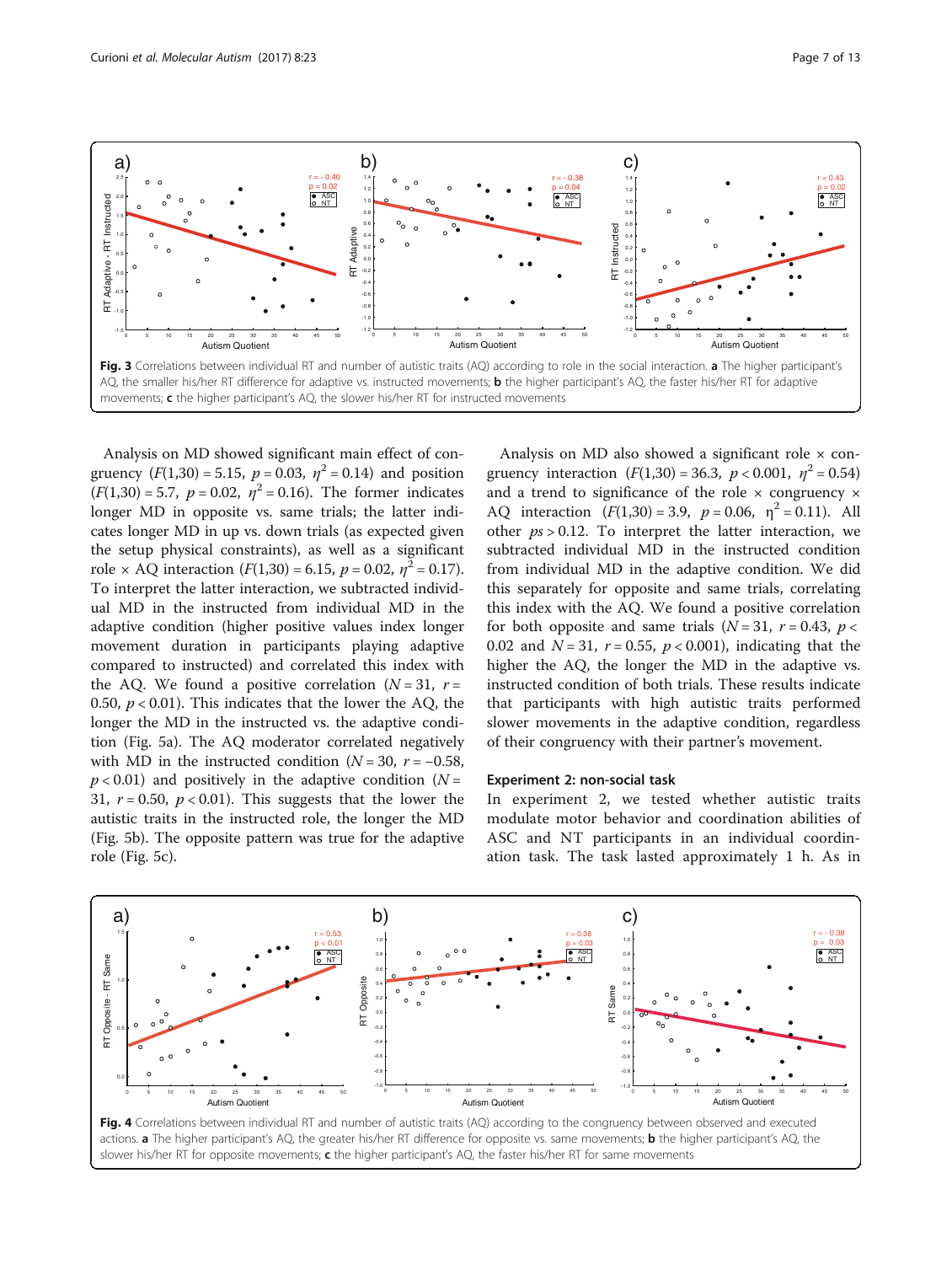<span id="page-7-0"></span>

the social task, participants had to grasp a bottleshaped object in front of them, but this time they had to do so in synchrony with a dot (i.e., non-social stimulus) that moved on a screen toward two possible targets placed next to either the upper or lower part of the bottle (Fig. 6). Participants' grasping location was either spatially congruent or incongruent with the dot's final position on the screen. As in exp. 1, participants were told one of two things before each trial: (1) where to grasp the bottle (instructed condition), or (2) to grasp the bottle in the same/opposite position with respect to the dot, therefore having to on-line adapt to its trajectory (adaptive condition). We introduced the non-social task to control whether differences in motor performance and executive control per se (independently from the interactive context) were accountable for the results found in the social interactive task.



Fig. 6 Setup of the non-social task. Example of a congruent trial in which the participant is about to grasp the upper part of the bottleshaped object with a precision grip and the dot is about to stop next to the upper target

# Exp. 2 Methods Exp. 2 setup

Participants sat in front of a  $120 \times 100$  cm table with a LCD monitor used for stimuli presentation. Stimuli consisted of 128 videos of a dot moving along a diagonal straight line toward one of two green rectangles placed next to the grasping points on the bottle. The dot started its movement from a location spatially similar to the starting position of the partner's hand in exp. 1. In order to prevent participants from predicting the dot's stopping time, its velocity profiles were taken from the kinematics of individuals' wrists while reaching and grasping the bottles. Videos were created using MatLab software. The dot's stopping times during the task were recorded by a photodiode attached to the screen and connected to a PC running E-Prime2 software via a TTL cable (Psychology Software Tools Inc., Pittsburgh, PA). Participants received auditory instructions as in exp. 1.

# Exp. 2 procedure

As described in exp. 1, participants performed the task while following one of two different roles (instructed or adaptive, in counterbalanced order) and were asked to perform opposite or same movements with respect to the dot's trajectory and target location.

Trial-time line and Task structure is same as exp. 1.

#### Exp. 2 data processing

Only correct trials were entered in the analysis. Trials in which participants started their movement before hearing the auditory instructions were discarded, as were those in which the wrong part of the bottle was grasped (mean % per participant = 9,  $SD = 5$ , range = 1–21) (or used to compute ACC, see below).

For each trial, we considered the following behavioral measures: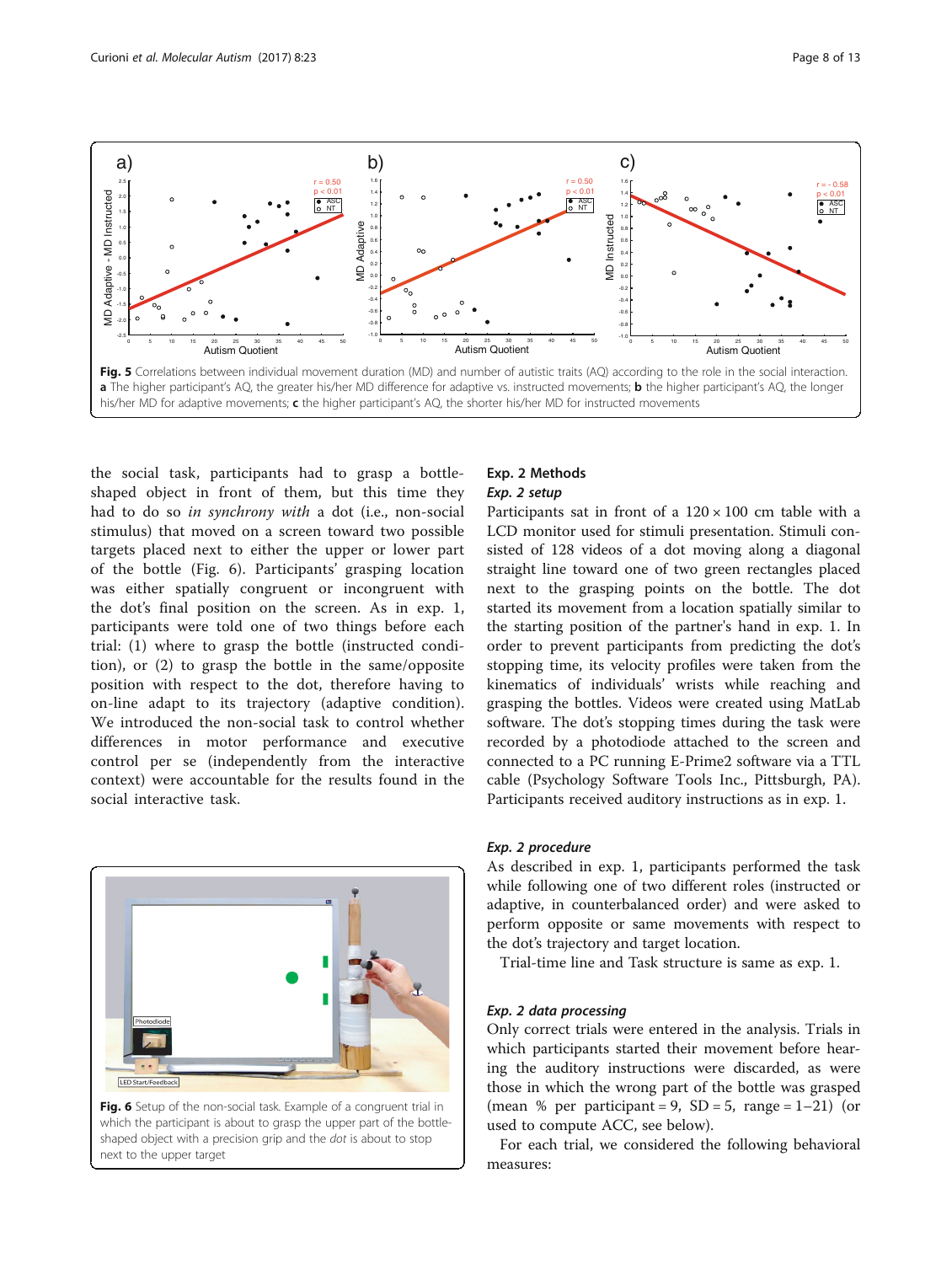- Accuracy (ACC): percentage of trials in which participant grasped the object in the correct location.
- Grasping asynchrony (ms) (GraspAsynch): trial-bytrial absolute time interval between participant's grasp time and dot's stop time [abs(participant\_grasp time − dot\_stop time)].
- Reaction time (ms) (RT): interval between delivery time of auditory instructions and start button release time.
- Movement duration (ms) (MD): interval between start button release time and grasp time.

#### Exp. 2 data analysis

The data analysis of experiment 2 is as Exp. 1.

# Results

Exp. 2

# Individual performance

Friedman ANOVA on ACC was significant (chi square  $(32,7) = 16.55$ ,  $p = 0.02$ ). We then ran a Wilcoxon matched pair test in order to investigate differences in ACC between roles and between congruency. None of the contrasts survived Bonferroni's correction for multiple comparisons ( $ps > 0.02$ , corrected  $\alpha = 0.05/4 = 0.01$ ), indicating that participants reached an equal level of accuracy in all experimental conditions.

Analysis on GraspAsynch showed significant main effects of role  $(F(1,30) = 55.19, p < 0.001, \eta^2 = 0.64)$  and position  $(F(1,30) = 16.14, p < 0.001, \eta^2 = 0.34)$ . The former indicates that participants in the instructed role were more synchronous with the dot than in the adaptive role; the latter indicates that participants were more synchronous with the dot when grasping the lower part of the bottle. Results also included significant congruency  $\times$  AQ  $(F(1,30) = 4.24, p = 0.048, \eta^2 = 0.12)$  and role  $\times$  congruency  $(F(1,30) = 6.45, p = 0.016, \eta^2 = 0.17)$  interactions, explained by the significant third level Role x Congruency x AQ interaction  $(F(1,30) = 4.95, p = 0.03, \eta^2 = 0.14)$ .

To interpret this last interaction, we calculated an index of the significant effect (the GraspAsynch difference between opposite and same trials, collapsed for the factor position as it did not interact with the others) for each role and correlated it with the AQ moderator (higher positive values indexing participants' tendency to show worse GraspAsynch when performing opposite movements compared to same ones).

Correlational analysis revealed a positive linear correlation between AQ and adaptive (opposite-same) index  $(N = 31, r = 0.49, p = 0.005)$  where the higher the autistic traits, the worse the performance (i.e., greater asynchrony) in the opposite vs. the same condition (Fig. [7a](#page-9-0)). This suggests that participants with higher autistic traits were less able to ignore the dot's spatially incongruent trajectory and target location in the adaptive role. Instead, the correlation between AQ and instructed (opposite-same) index was not significant  $(N = 31, r = 0.03,$  $p = 0.85$ ) (Fig. [7b](#page-9-0)). All other  $ps > 0.10$ .

Analysis on RT showed significant main effects of role  $(F(1,30) = 260.00, p < 0.001, \eta^2 = 0.90)$ , and congruency  $(F(1,30) = 55.74, p < 0.001, \eta^2 = 0.65)$  that are explained by the significant second-order role × congruency interaction  $(F(1,30) = 36.61, p < 0.001, n^2 =$ 0.55). This indicates that participants showed longer RTs in opposite vs. same trials when taking the adaptive  $(p < 0.001)$  but not the instructed  $(p = 0.33)$  role. Results also show a significant role × position interaction  $(F(1,30) = 14.70, p < 0.001, \eta^2 = 0.32)$ , indicating that RTs are longer for up trials when taking the instructed ( $p = 0.001$ ) but not the adaptive ( $p = 0.07$ ) role. The absence of significant interactions with the AQ moderator (all  $ps > 0.13$ ) indicates that autistic traits did not modulate participants' RTs in the individual coordination task. All other  $ps > 0.21$ .

Analysis on MD showed significant main effects of congruency  $(F(1,30) = 94.41, p < 0.001, \eta^2 = 0.75)$  and position  $(F(1,30) = 94.41, p < 0.001, \eta^2 = 0.75)$ , as well as a significant congruency  $\times$  position interaction ( $F(1,30) =$ 4.25,  $p = 0.048$ ,  $p^2 = 0.12$ ) that was explained by the significant higher order role × congruency × position × AQ interaction  $(F(1,30) = 6.07, p = 0.01, \eta^2 = 0.17)$ . To interpret this last interaction, we calculated the difference between individuals' mean MD in opposite minus same trials for each role and position, and correlated it with the AQ moderator. Correlational analysis revealed a positive linear correlation between AQ and the adaptive (oppositesame) down index ( $N = 32$ ,  $r = 0.36$ ,  $p = 0.04$ ). This indicates that in the adaptive role, movement duration in the opposite down trials is longer the higher the autistic traits. This suggests that when performing a down movement in the adaptive role, participants with higher autistic traits were less able to ignore the dot's upward spatially incongruent trajectory and target location. All other  $ps > 0.12$ .

### **Discussion**

The goal of the present study was to investigate cooperative motor behavior of participants on a continuum from neurotypical development to autism. Given the high variability within the autism spectrum and the often blurry distinction between neurotypical and neurodiverse behavior when considering ASC individuals without cognitive disability, we favored an investigation that would go beyond dichotomous diagnostic boundaries. Our study addressed if and how the number of autistic traits impacts participants' ability to aid motor cooperation and facilitate on-line interpersonal coordination by predicting and adapting to the movements of a partner, as well as by adjusting one's behavior depending on the role taken during the interaction.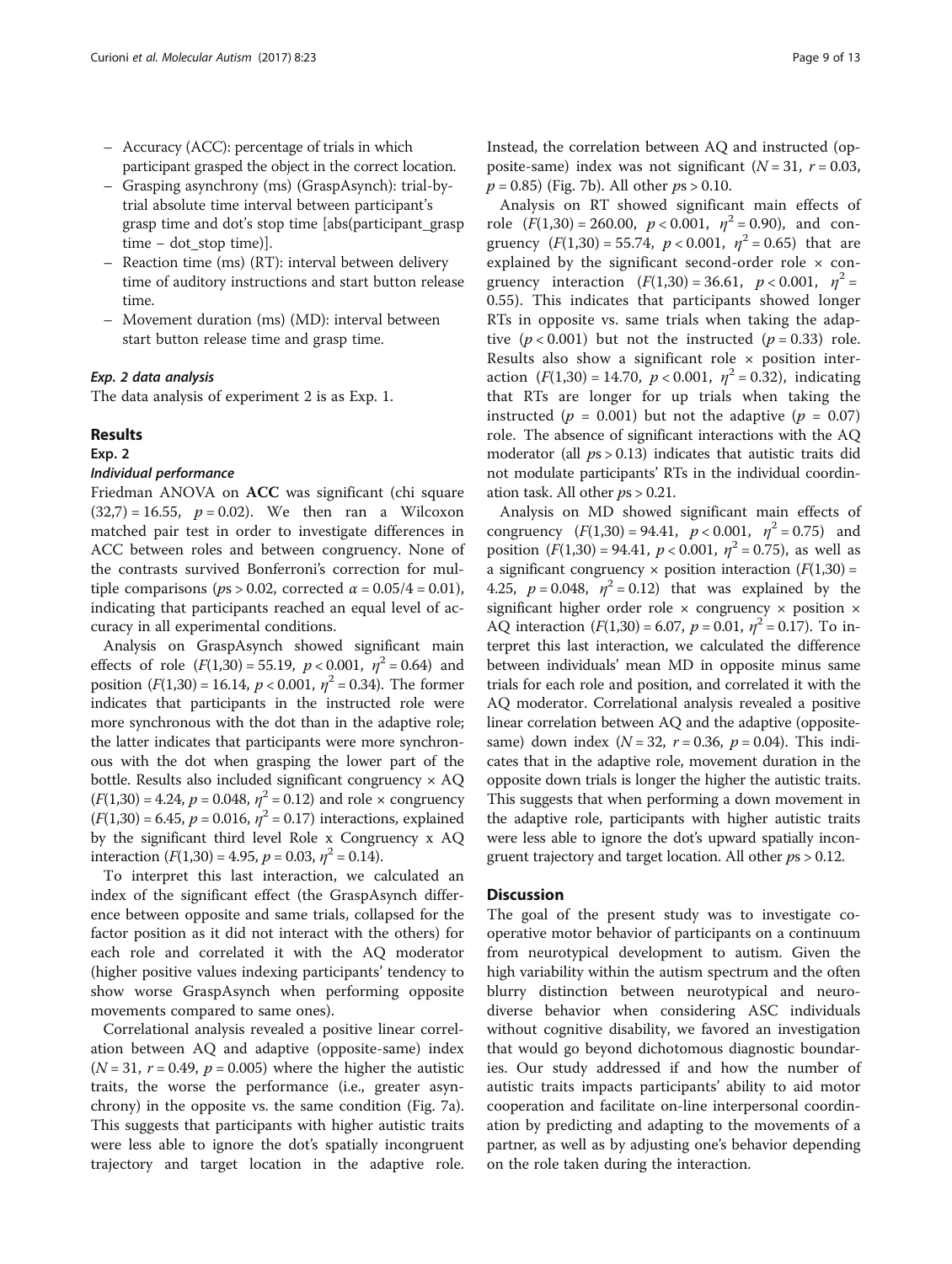<span id="page-9-0"></span>

# Social interactive task: the higher your autistic traits, the less you wait for your partner's movement

Pairs of ASC and NT participants were less coordinated (i.e., synchronous) when they had to perform opposite movements, regardless of which pair member took the adaptive or instructed role. Previous results on pairs of NT participants [[18, 44](#page-12-0)] instead showed no difference in coordination between same and opposite trials. Such an unexpected difference may be related to the fact that interaction is facilitated by withingroup similarities in communication and interaction styles [[45](#page-12-0), [46\]](#page-12-0), while interactions between out-group individuals may be more difficult [\[40](#page-12-0)]. Results on the difference in reaction times showed that when NT played adaptive, they always waited for their instructed partner to start his/her movement. This was not the case for ASC participants, who did not wait for their partner when performing same movements. A possible interpretation is that ASC participants may not feel the need to gather additional information from their partner's movement in same trials and therefore start to move independently from him/her as soon as they hear the instructions. This is supported by individual reaction time results from the adaptive condition showing that the higher the autistic traits, the faster participants started to move.

# Social interactive task: the higher your autistic traits, the less you modulate your movement duration according to your role

Modulation of action planning and execution during joint action depends on the role individuals take to achieve the shared goal [[19](#page-12-0), [47\]](#page-12-0). In our task, successful coordination required participants not only to represent their individual task (e.g., grasp the bottom part of the bottle) but also to integrate it with their partner's one (i.e., guide the interaction when playing instructed or adapt to their partner when playing

adaptive). Our results show that in the instructed condition, participants took more time to perform movements than in the adaptive condition and that this was more true for participants with low autistic traits.

A number of studies have found that ASC participants have longer reaction times and movement durations than controls in simple goal-directed reach-to-grasp movements. These results have been interpreted either as atypical movement planning [\[48](#page-12-0)–[52\]](#page-12-0) or atypical action execution [[53\]](#page-12-0).

Our findings seem unlikely to be related to either movement planning or execution deficits per se, as the differences in motor behavior are selectively modulated by the role taken in the interaction. We interpret them in the light of previous studies on sensorimotor communication strategies during joint action, which found that neurotypical participants engage in systematic modulations of their movements to foster coordination and synchrony [\[10](#page-11-0), [13](#page-11-0), [15](#page-11-0), [18](#page-12-0), [19, 26\]](#page-12-0).

When taking the instructed role, our participants with low autistic traits may have therefore slowed their movement in an attempt to reach better pair synchronization by making adaptation easier for their partner. In the adaptive condition, on the other hand, participants with low autistic traits showed shorter movement duration, possibly because they had to keep up with their high autistic traits partner who did not slow his/her movement to foster coordination. ASC reduced use of communicative and adaptive strategies to facilitate coordination during joint action suggests a difficulty in online updating individual actions according to the constraints of the interactive task, which might relate to the ASC tendency to not benefit from an interactive context, e.g., when they have to detect an interacting agent presented via point light display [\[54](#page-12-0)]. On the one hand, this might be linked to the ASC difficulty in picking up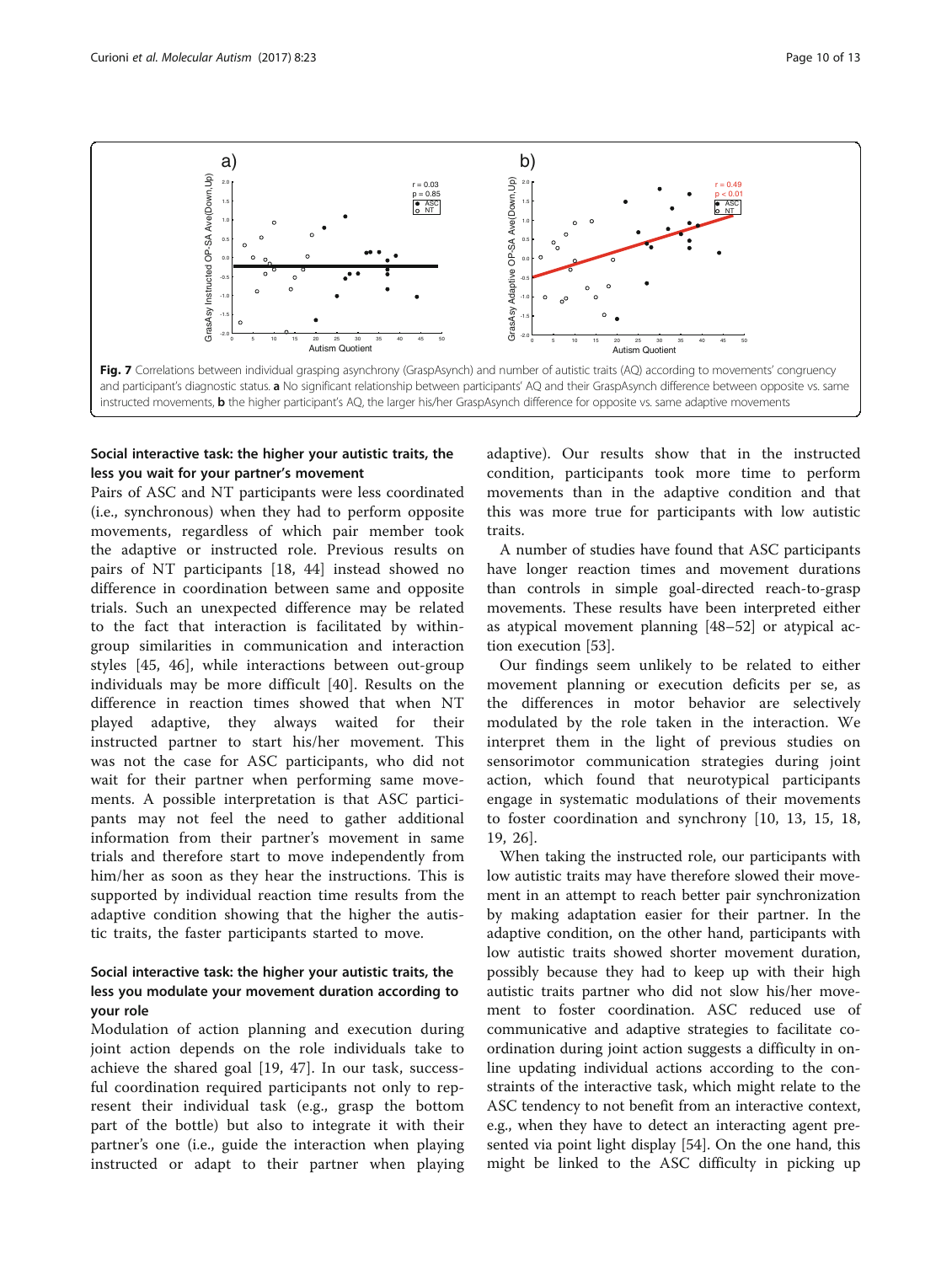subtle, interactive-related cues from another person's kinematics, and to ASC reduced use of such cues during an interaction. On the other hand, previous studies have shown that ASC children are able to cognitively represent another person's task, as well as his/her relative needs [\[30](#page-12-0)], and that ASC adults are even interfered by it when playing next to another individual [\[55](#page-12-0)]. This may suggest that the absence of role-based adjustment of motor behavior in participants with high autistic traits might not be due to a lack of understanding that one's partner has a different role, but rather to a reduced ability in recruiting strategies aimed to facilitate the other's task [\[13](#page-11-0)].

# Non-social task: the higher your autistic traits, the more you are interfered by a non-social stimulus

The results of our non-social reach-to-grasp task are informative about individuals' motor performance in a way that goes beyond the social nature of the interactive task and support the idea that the social task's results do not depend on AQ-related differences in motor planning or execution. Coordination performance in the adaptiveopposite condition was predicted by participants' autistic traits, i.e., the higher the autistic traits, the worse participants were able to synchronize with the dot when they had to move toward an opposite location. Worse performance in opposite vs. same trials can be considered as evidence of interference effect exerted by the incongruent trajectory of the observed dot over participants' movement execution. Previous studies found no difference in the interference effect when NT and ASC participants observe real human motion or a dot moving with a biological velocity profile [[56, 57](#page-12-0)]. Further, no group difference was found in classical response compatibility tasks where the observed movement is irrelevant [\[58](#page-12-0)–[60](#page-12-0)]. Accordingly, autistic traits in our task did not predict performance in the instructed condition, where no on-line coordination in space was required. On the contrary, autistic traits modulated the interference effect exerted by the dot in the adaptive condition, when participants needed to take the dot's trajectory into account in order to on-line adapt to it and select the target location. Given the significant interaction between role (instructed/adaptive) and congruency (same/opposite), we interpret our results as evidence of ASC difficulty in both ignoring the dot's opposite trajectory and target location and inhibiting the automatic tendency to follow a similar trajectory, which might relate to ASC-reduced executive control [\[61](#page-12-0)–[63](#page-12-0)]. Consistent with our results on synchrony performance, participants with higher autistic traits showed longer movement duration in the adaptive-opposite condition, which could be regarded as another index of interference effect. Due to the setup's physical properties, this interference effect might only become apparent when participants

follow the dot and go up, while all that is required is to go down and grasp the bottom part of the object.

Motor difficulties, often present in ASC individuals [[64, 52\]](#page-12-0), could contribute to the AQ-related differences found in the current experiments. The reach-to-grasp movement has been studied in autism [\[65\]](#page-12-0) and a recent review of ASC reach-to-grasp [\[66](#page-12-0)] reports that ASC individuals show longer movement duration ([\[67, 68\]](#page-12-0) but see [\[36](#page-12-0)]), greater change in acceleration ([[68](#page-12-0)], but see [[65\]](#page-12-0)), and slower reaction times ([\[48](#page-12-0)] but see [\[67](#page-12-0)]) than neurotypicals. In our non-social task, the fact that the number of autistic traits' effect on movement duration and synchrony is always based on the role played by participants seems to suggest that these effects are not related to action execution per se. In addition, the absence of an interaction with participants' autistic traits in the analyses on reaction times clarifies that, in a non-social context in which participants had to coordinate their reach-to-grasp movements with a non-biological stimulus, autistic traits do not predict differences in movement preparation and planning. Therefore, basic differences in motor behavior appear not to be responsible for the results of the social interactive task.

## Conclusions

In this study, we investigated for the first time the influence of autistic traits on the ability to engage in a cooperative joint action task requiring predictive and adaptive abilities. We tested pairs of ASC and neurotypical participants in a joint-grasping task in which they had to synchronously grasp objects in front of them. By assigning participants to the instructed or adaptive role, we were able to investigate their ability to modify their behavior consistently with their role in order to ease coordination. We also tested participants in a non-social coordination task that allowed us to control for differences in motor execution per se. Results showed that higher autistic traits lessened participants' ability to modulate their joint action according to their interactive role in the social task. In particular, participants with high autistic traits did not wait for their partner and showed longer movement duration when performing both same and opposite actions during trials in which they needed to adapt to their partner's movement. No such effect was found in the conditions that did not require adaptation to the partner's movements nor was it found in the non-social task. Indeed, autistic traits did not predict differences in movement preparation and planning in the non-social task, thus ruling out the possibility that the results of the social interactive task were due to basic motor or executive function difficulties. Overall, reduced use of communicative and adaptive strategies to facilitate coordination during joint action seems to suggest that participants with high autistic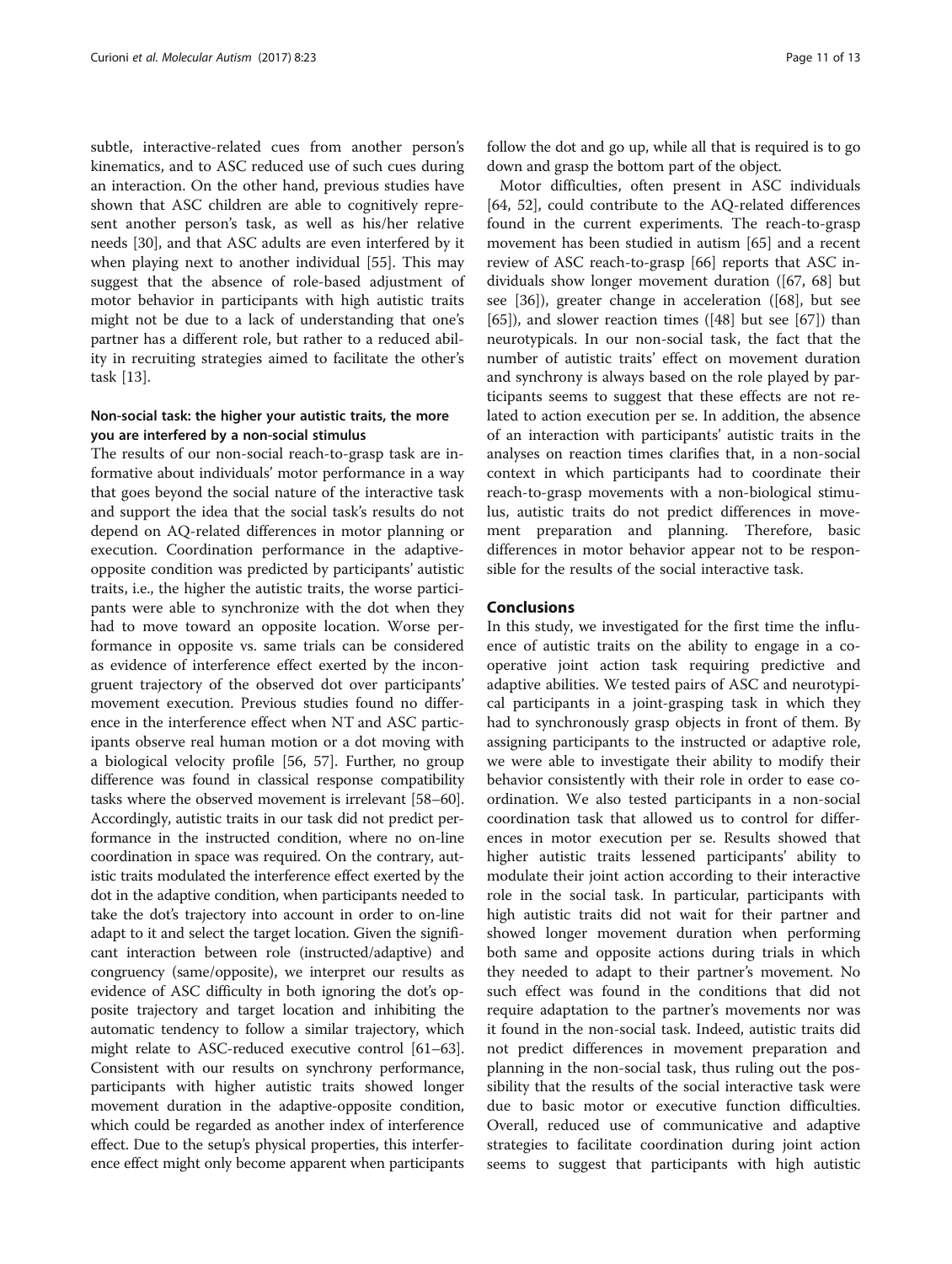<span id="page-11-0"></span>traits might find difficult to on-line update their action plans according to the constraints of the interactive task. Such reduced interpersonal coordination strategies during on-line motor cooperation may shed light on various ASC difficulties in social interaction.

#### Study limitations

We should be cautious to generalize our results to the whole ASC population, as we only tested ASC individuals with no cognitive disability and, even if our sample size is consistent with that of similar published studies [[18, 26\]](#page-12-0), it consisted of a relatively small ASC group  $(N = 16)$  that may not represent ASC heterogeneity.

Having one ASC and one NT participant cooperating in the joint action task allowed us to investigate, for the first time, interactive dynamics when participants with different levels of social and communicative skills interact, as is often the case in real life. The present study did not also test the same NT participants playing with another NT. This condition would allow for the investigation of an additional experimental question, that is, whether NT participants change their motor behavior when they interact with ASC compared to a NT partner. We might expect NT participants to be more interfered by NT than ASC motor behavior, as it is more similar to their own and they might consider it more interpretable, informative, and reliable as a result [\[64\]](#page-12-0). Future studies could clarify this issue.

# Additional file

[Additional file 1: Table S1.](dx.doi.org/10.1186/s13229-017-0141-0) Individual ADOS and ADI scores. Table S2. Individual Intelligence scales scores. (DOCX 46.5 kb)

#### Abbreviations

ΔRT: Difference in reaction times; ASC: Autism Spectrum Conditions; GraspAsynch: Grasping asynchrony; MD: Movement duration; NT: Neurotypicals; RT: Reaction times

#### Acknowledgements

We thank all participants who took part in this study. Particular thanks goes to those with ASC and their relatives who, with their interest and dedication, make autism research possible.

#### Funding

The work of IMP was supported by the Italian Ministry of Health, Grant number: 133/GR-2009-1607360. Italian Ministry of Health, Grant number: GR-2010-2319335.

#### Availability of data and materials

The datasets analyzed during the current study are available from the corresponding author on reasonable request.

#### Authors' contributions

AC and IMP equally contributed to the research, designed the experiment, collected and analyzed the data, and wrote the paper. IMP run and analyzed diagnostic assessments. LMS contributed to designing the experiment, analyzing the data, and writing the paper. MC contributed to designing the experiment and discussing the results. SMA contributed to designing the experiment, discussing the results, and supervising the project. All authors read and approved the manuscript.

#### Competing interests

The authors declare that they have no competing interests.

#### Consent for publication

Consent to publish was obtained from individuals portrayed in the pictures.

#### Ethics approval and consent to participate

Ethical clearance was granted by the local ethics committee (Prot.CE-PROG.282- 40) at IRCCS Fondazione Santa Lucia, Rome, and the study was conducted in accordance with the Declaration of Helsinki. Participants gave informed consent prior to participation in the study and were paid for their time.

#### Publisher's Note

Springer Nature remains neutral with regard to jurisdictional claims in published maps and institutional affiliations.

#### Author details

<sup>1</sup>Department of Psychology, Sapienza University of Rome, Via dei Marsi 78 Rome, Italy. <sup>2</sup> IRCCS Fondazione Santa Lucia, Via Ardeatina 306, Rome, Italy.<br><sup>3</sup> Department of Baychology and Milan Conter for Nourosciones (NouroMi). <sup>3</sup>Department of Psychology and Milan Center for Neuroscience (NeuroMi), Bicocca University of Milan, Piazza dell' Ateneo Nuovo 1, Milan, Italy. <sup>4</sup>Department of Cognitive Science, Central European University, October 6 Street, Budapest, Hungary.

#### Received: 5 December 2016 Accepted: 4 May 2017 Published online: 09 June 2017

#### References

- 1. American Psychiatric Association. Diagnostic and statistical manual of mental disorders, fourth edition (DSM-IV). Washington, DC: American Psychiatric Association; 1994.
- 2. Yoshida W, Dziobek I, Kliemann D, Heekeren HR, Friston KJ, Dolan RJ. Cooperation and heterogeneity of the autistic mind. J Neurosci. 2010;30: 8815–8.
- 3. Downs A, Smith T. Emotional understanding, cooperation, and social behavior in high-functioning children with autism. J Autism Dev Disord. 2004;34:625–35.
- 4. Li J, Zhu L, Gummerum M. The relationship between moral judgment and cooperation in children with high-functioning autism. Sci Rep. 2014;4:4314.
- 5. Edmiston EK, Merkle K, Corbett BA. Neural and cortisol responses during play with human and computer partners in children with autism. Soc Cogn Affect Neurosci. 2015;10:1074–83.
- 6. Gonzalez DA, Glazebrook CM, Studenka B, Lyons J. Motor interactions with another person: do individuals with autism spectrum disorder plan ahead? Front Integr Neurosci. 2013;7:23.
- 7. Fitzpatrick P, Diorio R, Richardson M, Schmidt R. Dynamical methods for evaluating the time-dependent unfolding of social coordination in children with autism. Front Integr Neurosci. 2013;7:21.
- 8. Knoblich G, Jordan JS. Action coordination in groups and individuals: learning anticipatory control. J Exp Psychol. 2003;29:1006.
- 9. Sebanz N, Bekkering H, Knoblich G. Joint action: bodies and minds moving together. Trends Cogn Sci. 2006;10:70–6.
- 10. Pezzulo G, Dindo H. What should I do next? Using shared representations to solve interaction problems. Exp Br Res. 2011;211:613–30.
- 11. Candidi M, Curioni A, Donnarumma F, Sacheli LM, Pezzulo G. Interactional leader–follower sensorimotor communication strategies during repetitive joint actions. J R Soc Interface. 2015;12:0644.
- 12. Sartori L, Becchio C, Bara BG, Castiello U. Does the intention to communicate affect action kinematics? Conscious Cogn. 2009;18:766–72.
- 13. Vesper C, van der Wel RP, Knoblich G, Sebanz N. Making oneself predictable: Reduced temporal variability facilitates joint action coordination. Exp Br Res. 2011;211:517–30.
- 14. Vesper C, van der Wel RP, Knoblich G, Sebanz N. Are you ready to jump? Predictive mechanisms in interpersonal coordination. J Exp Psychol Hum Percept Perform. 2013;39:48–61.
- 15. Vesper C, Schmitz L, Safra L, Sebanz N, Knoblich G. The role of shared visual information for joint action coordination. Cognition. 2016;153:118–23.
- 16. Konvalinka I, Vuust P, Roepstorff A, Frith CD. Follow you, follow me: continuous mutual prediction and adaptation in joint tapping. Q J Exp Psychol A. 2010;63:2220–30.